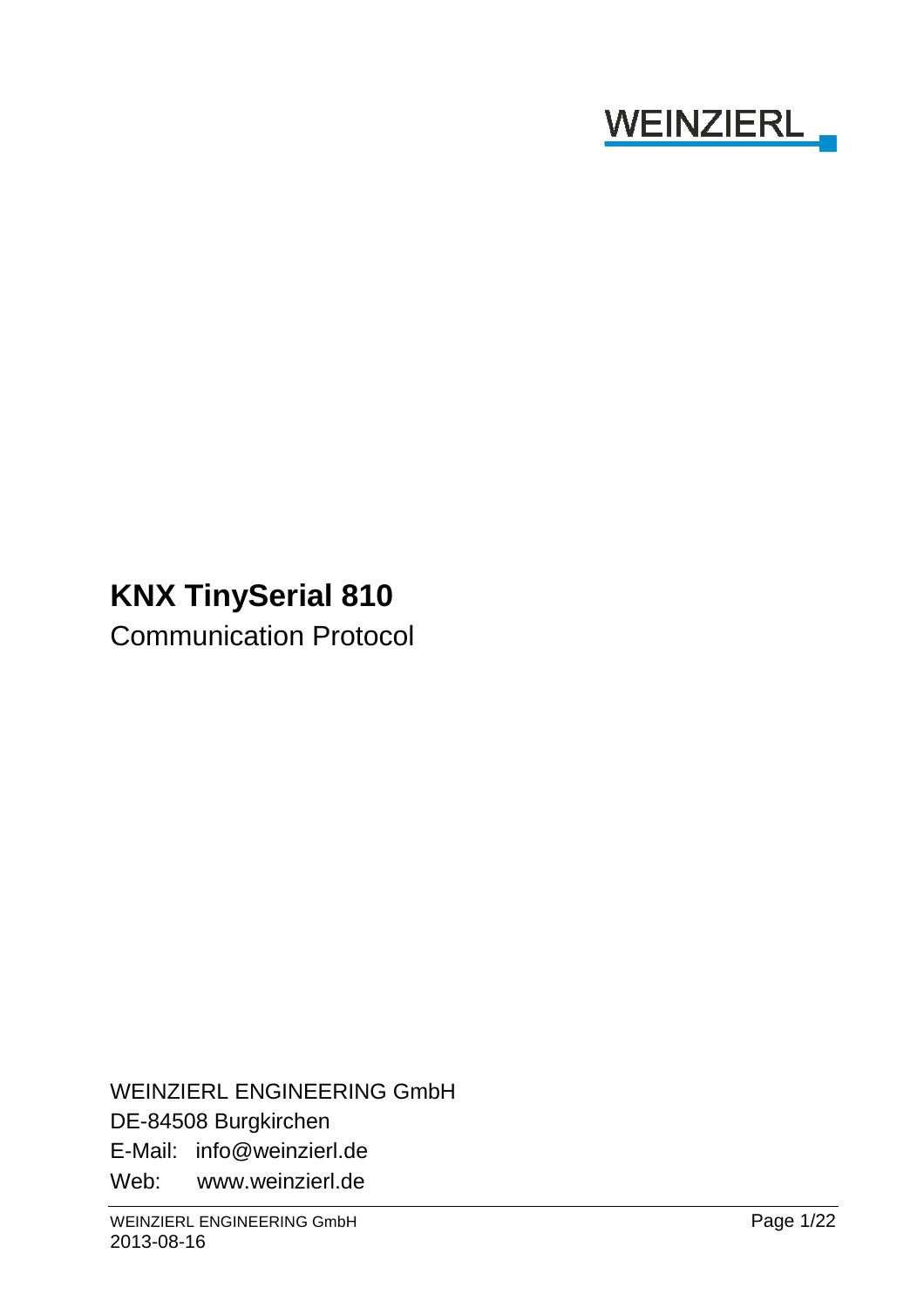# **Document history**

| <b>Document status</b>      | <b>Date</b> | <b>Editor</b> |
|-----------------------------|-------------|---------------|
| First draft                 | 2011-10-20  | K. Ströber    |
| <b>Review</b>               | 2011-10-20  | K. Ströber,   |
|                             |             | F.Häusl       |
| Review, Release             | 2011-10-24  | J. Richards   |
| Added telegram format and   | 2011-11-18  | Th. Weinzierl |
| send/receive description    |             |               |
| Added kdrive implementation | 2011-11-30  | J. Richards   |
| aspects                     |             |               |
|                             |             |               |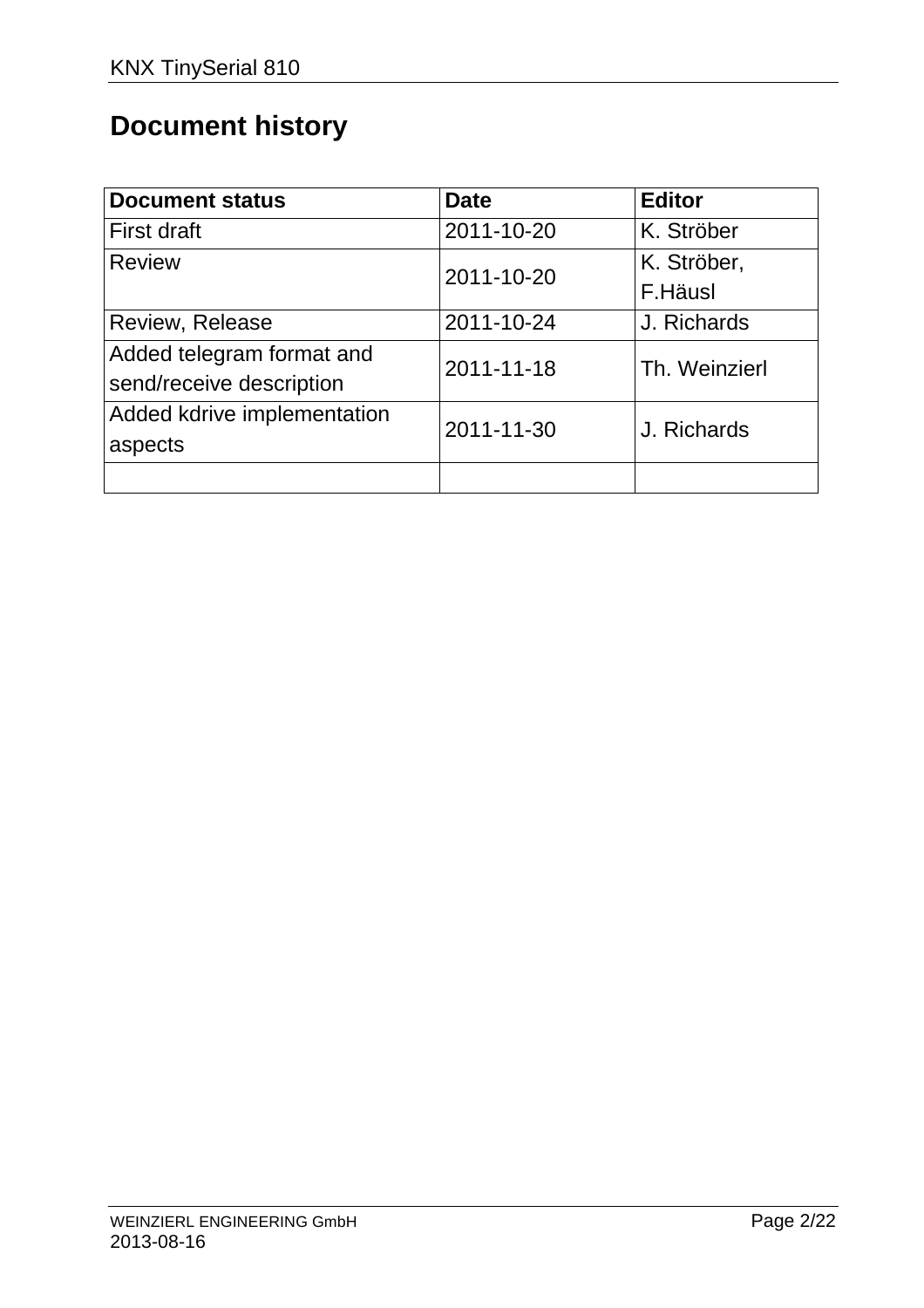# Content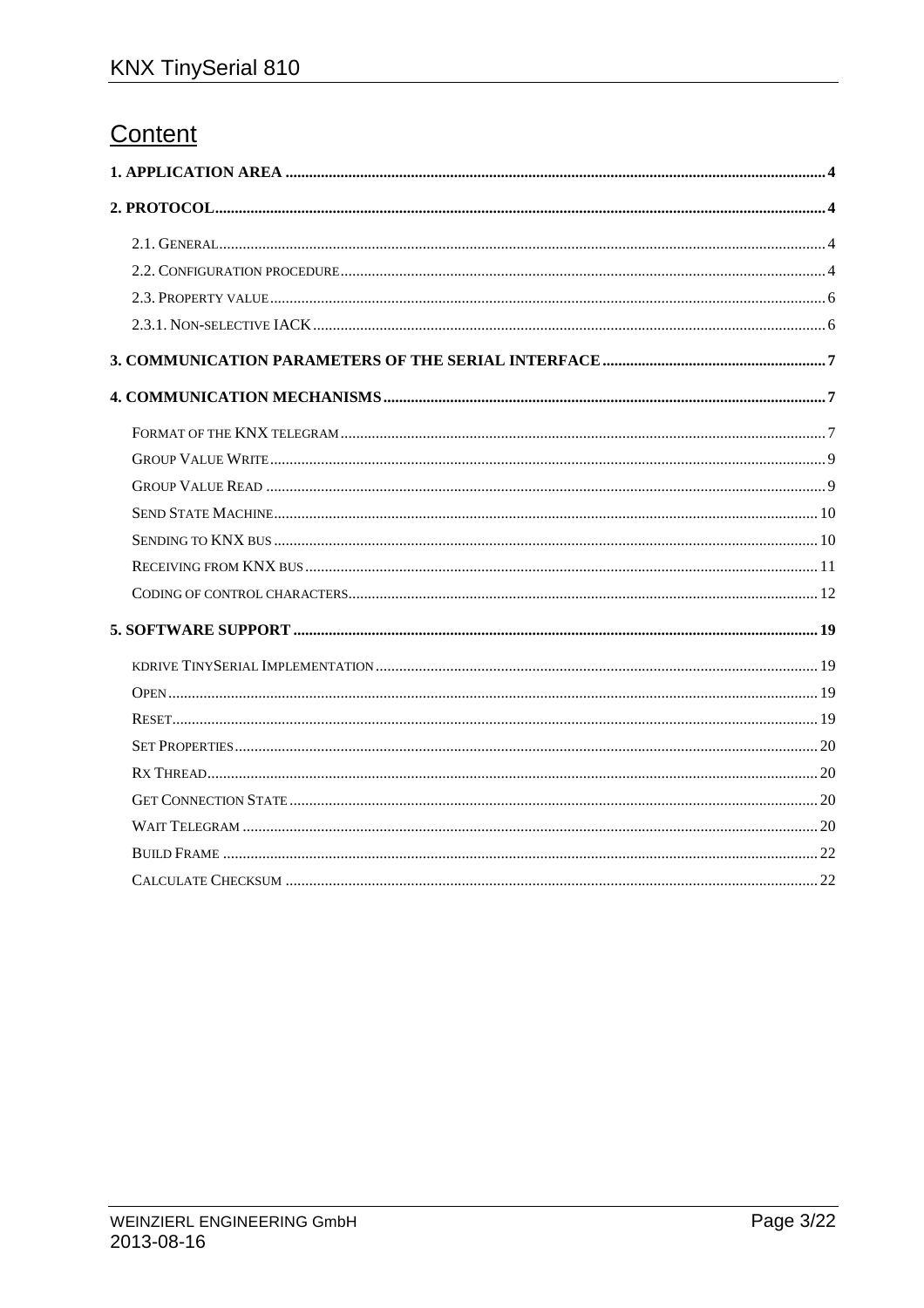## **1. Application area**

The KNX Tiny Serial Interface 810 offers a simple connection to the KNX Bus Twisted Pair including galvanic isolation. The connection is via UART  $(3-5V)$ .

The communication is based on a modified TP-UART Protocol without realtime requirements to the host. The Tiny Serial Interface is ideally suited for connecting KNX Devices running Linux, Windows CE and Android, among others.

A Cross Platform SDK is also available to integrate Tiny Serial into your application.

## **2. Protocol**

### **2.1. General**

The KNX Tiny Serial, described in this document, is based on the TP-UART Protocol with the following modifications:

- Configurable 'IndividualAddress'
- Configurable 'Acknowledge-Handling' according to KNX specification

This document describes only the modifications to the TP-UART protocol.

#### **2.2. Configuration procedure**

The configuration procedure begins after the restart of the KNX Tiny Serial. When the KNX Tiny Serial is ready to operate, it sends the service 'UART\_Reset.ind' to the host processor.

At this point the standard 'Acknowledge handling' is active.

Optionally the host processor can send its own "individual address" and switch on the non-selective "Acknowledge-Handling". This mode can be activated only if the "individual address" has previously been successfully set.

The current state can be requested by the host processor with service U\_ReadProperty.req.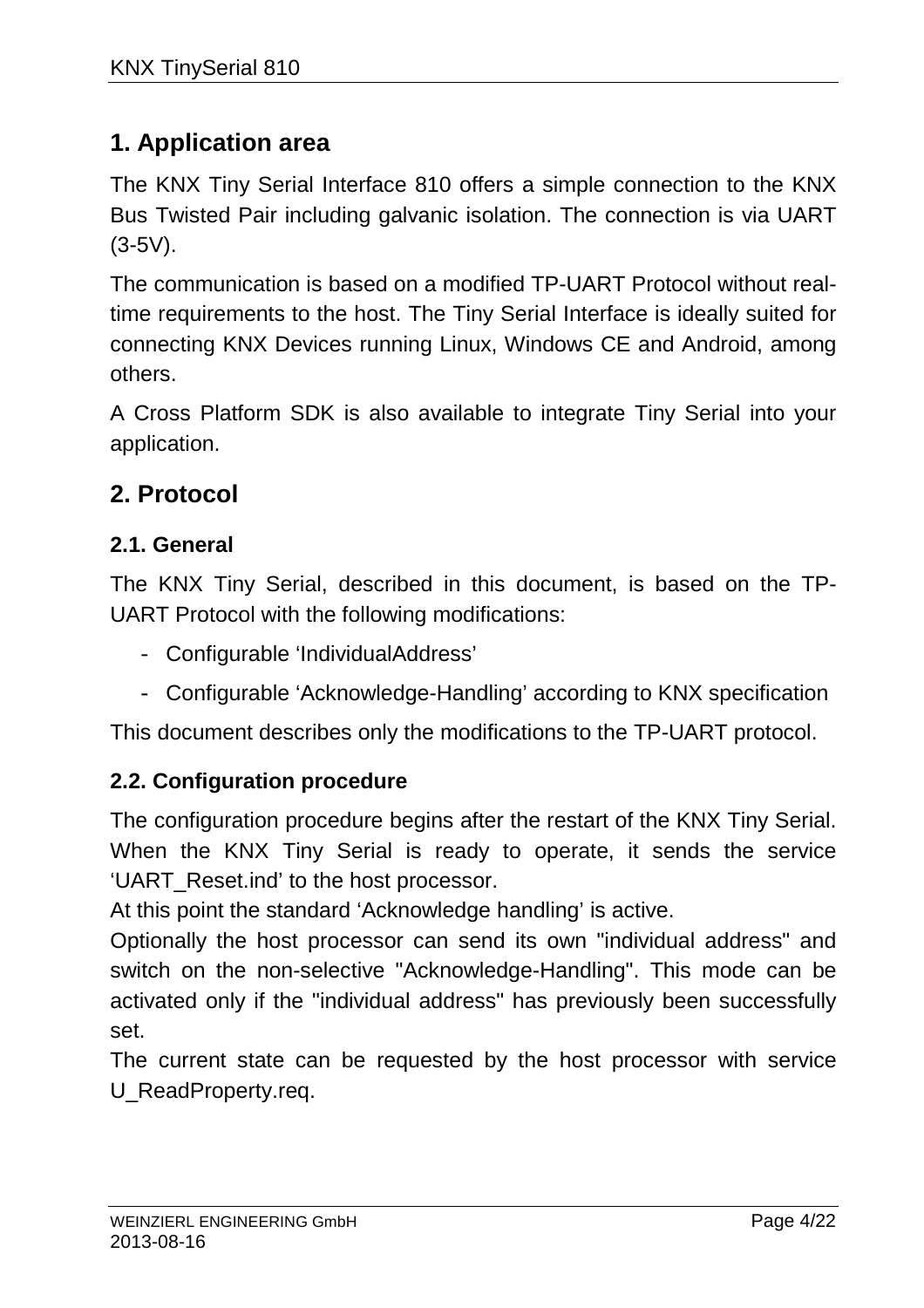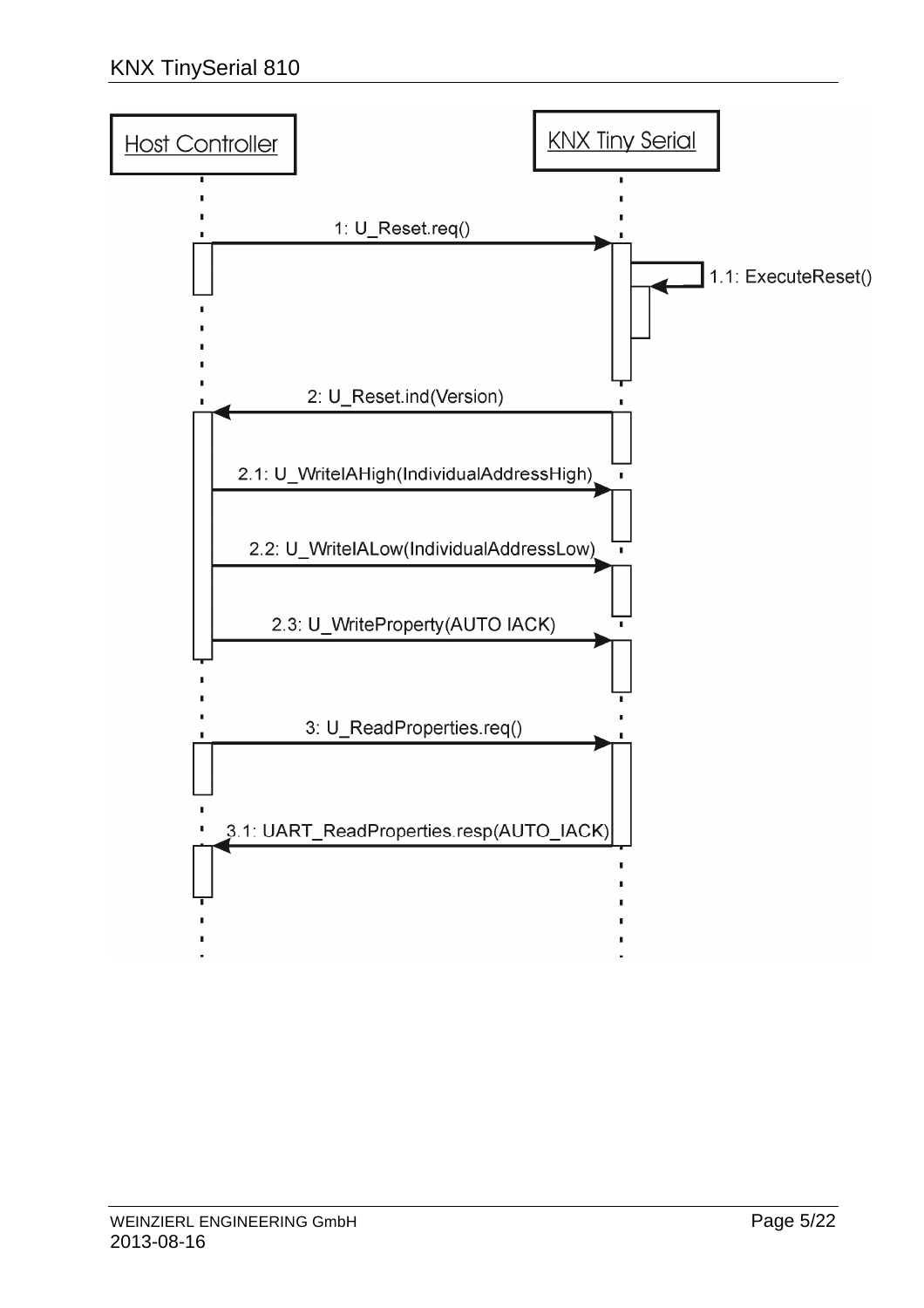#### **2.3. Property value**

| Bit#           | <b>Meaning</b>                                                        |
|----------------|-----------------------------------------------------------------------|
| $\overline{7}$ | $\overline{0}$                                                        |
| 6              | 0                                                                     |
| 5              | $\overline{0}$                                                        |
| $\overline{4}$ | $\overline{0}$                                                        |
| 3              | $\overline{0}$                                                        |
| $\overline{2}$ | $\overline{0}$                                                        |
| 1              | $\Omega$                                                              |
| 0              | $0 =$ non-selective IACK disabled<br>$1 =$ non-selective IACK enabled |

**Figure 2:** Description of Property-bit field

#### **2.3.1. Non-selective IACK**

- The non-selective-IACK flag is inactive after restart. It can be activated by the host processor.
- Before activating this flag of the KNX Tiny Serial, it must be ensured that the Individual address has been set.
- The host processor can read the current state of this flag .If the flag is set, the KNX Tiny Serial confirms all group telegrams, all broadcast messages and all individually addressed telegrams to its own address.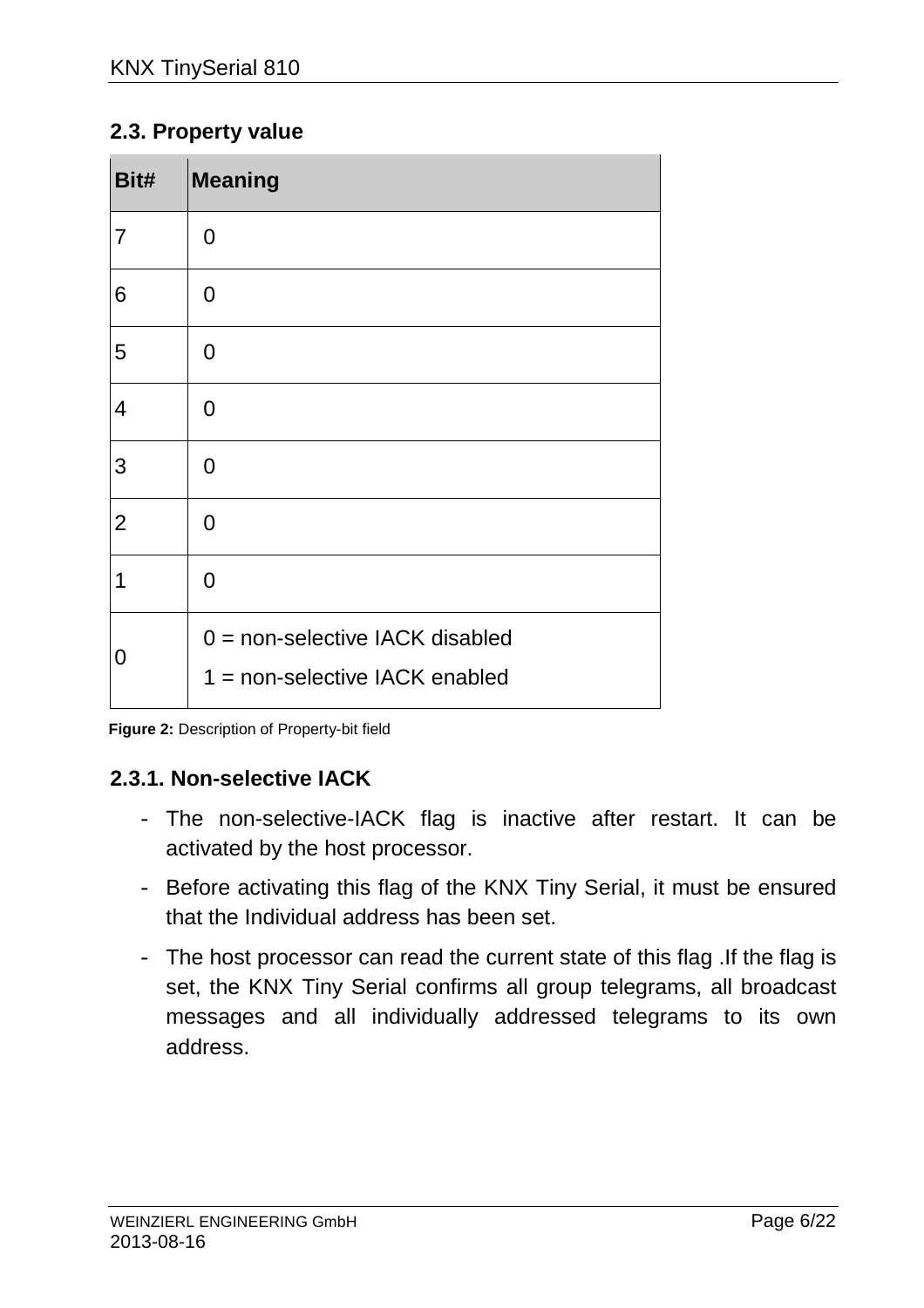## **3. Communication parameters of the serial interface**

The serial interface to the host controller is used with the following settings:

| <b>Parameter</b>  | <b>Value</b>    | <b>Comments</b> |
|-------------------|-----------------|-----------------|
| <b>Baud Rate</b>  | 19200 baud      |                 |
| <b>Start-Bits</b> | 1               | $active = low$  |
| Data-Bits         | 8 (LSB first)   | $active = low$  |
| Parity-Bit        | 1 (even parity) | $active = low$  |
| Stop-Bits         | 1               |                 |
| <b>Idle-Level</b> | High            |                 |

## **4. Communication mechanisms**

#### **Format of the KNX telegram**

The following table shows the coding of KNX standard telegrams for group data:

| <b>Octet Number</b> | <b>Octet Name</b>    | Bit usage (MSB -> LSB)                                                                                                       |
|---------------------|----------------------|------------------------------------------------------------------------------------------------------------------------------|
| Octet 0             | <b>Control Field</b> | frame type std. $= 0$<br>0<br>Repeat flag, rep = $0$<br>1<br>Priority, low: 11b<br>Priority, low: 11b<br>0<br>0              |
| Octet 1             | Src. addr high       | area address<br>area address<br>area address<br>area address<br>line address<br>line address<br>line address<br>line address |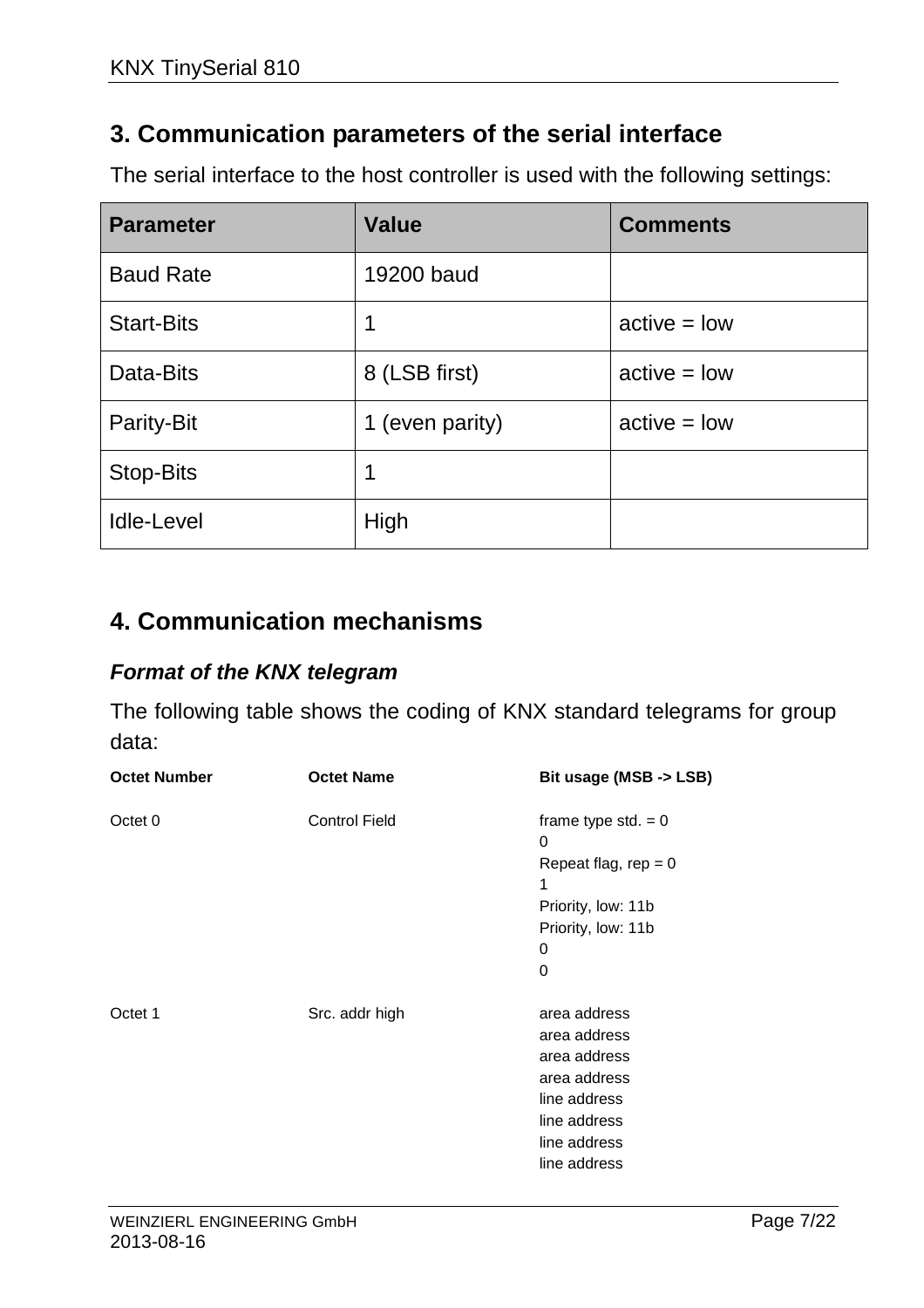| Octet 2            | Src. addr low    | device address                                                                                                                                                          |
|--------------------|------------------|-------------------------------------------------------------------------------------------------------------------------------------------------------------------------|
| Octet 3            | Dest. addr high  | group / ind. address                                                                                                                                                    |
| Octet 4            | Dest. addr low   | group / ind. address                                                                                                                                                    |
| Octet 5            | DAF/LSDU/Length  | DAF, group $= 1$<br>Hop count, $std = 6d$<br>Hop count, $std = 6d$<br>Hop count, $std = 6d$<br>Length, Octet 7<br>Length, Octet 7<br>Length, Octet 7<br>Length, Octet 7 |
| Octet <sub>6</sub> | <b>TPCI/APCI</b> | <b>TPCI</b><br><b>TPCI</b><br><b>TPCI</b><br><b>TPCI</b><br><b>TPCI</b><br><b>TPCI</b><br><b>APCI</b><br><b>APCI</b>                                                    |
| Octet <sub>7</sub> | APCI/data        | <b>APCI</b><br><b>APCI</b><br>APCI or data<br>APCI or data<br>APCI or data<br>APCI or data<br>APCI or data<br>APCI or data                                              |
| Octet 821          | data             |                                                                                                                                                                         |
| Octet 22           | Check octet      |                                                                                                                                                                         |

TPCI code for group data: 000000b GroupData

----------------------------------------------------------------

APCI codes for group data: 0000b GroupValue\_Read 0001b GroupValue\_Response 0010b GroupValue\_Write

If the GroupData is less than or equal to 6 bits it is coupled with the APCI and the data field is empty. The check octet is an bitwise exor over all preceding octets.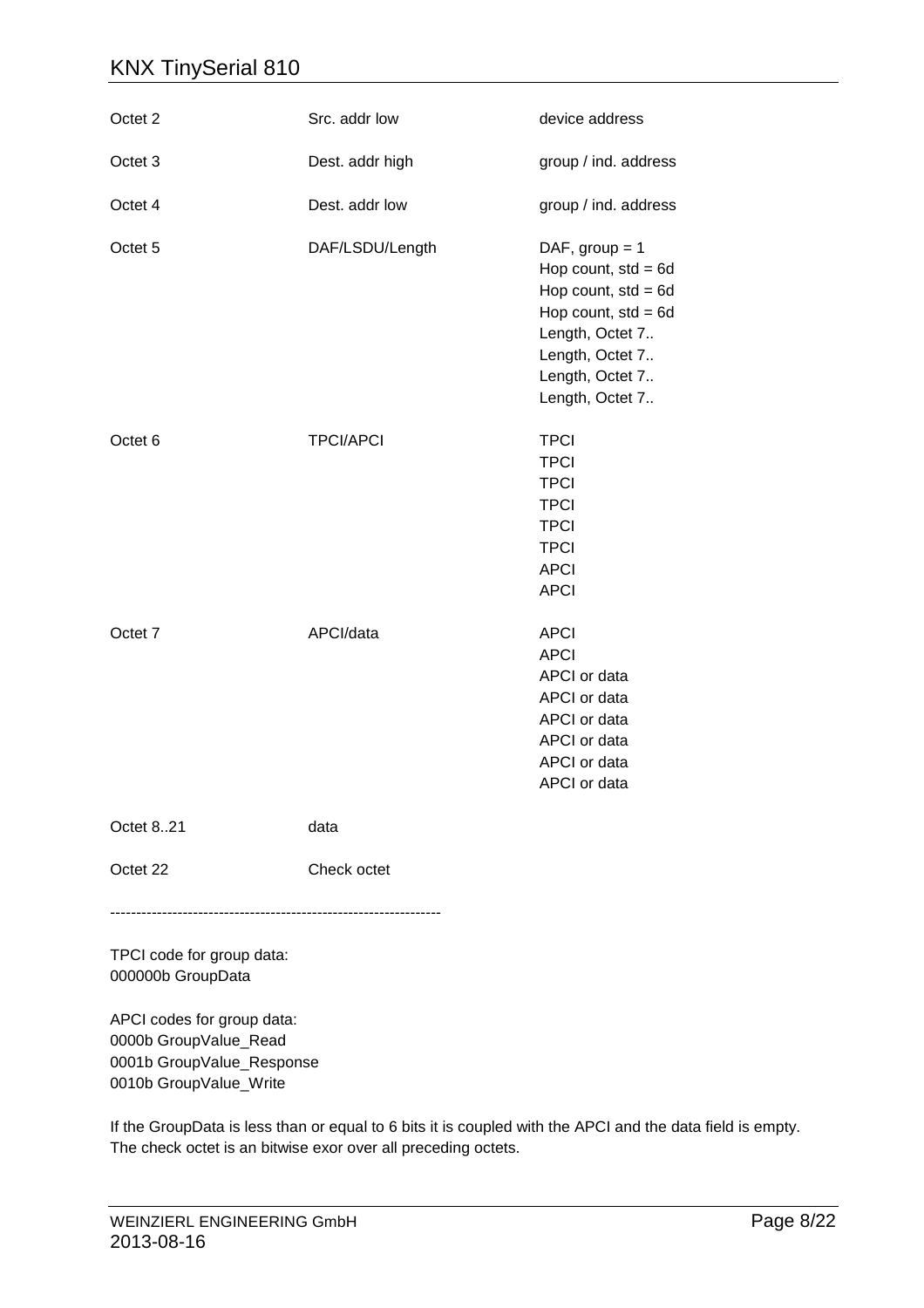## **Group Value Write**

Sends a GroupValue\_Write telegram on the bus.



### **Group Value Read**

Sends a GroupValue\_Read telegram on the bus and waits for at least one GroupValue\_Response telegrams.

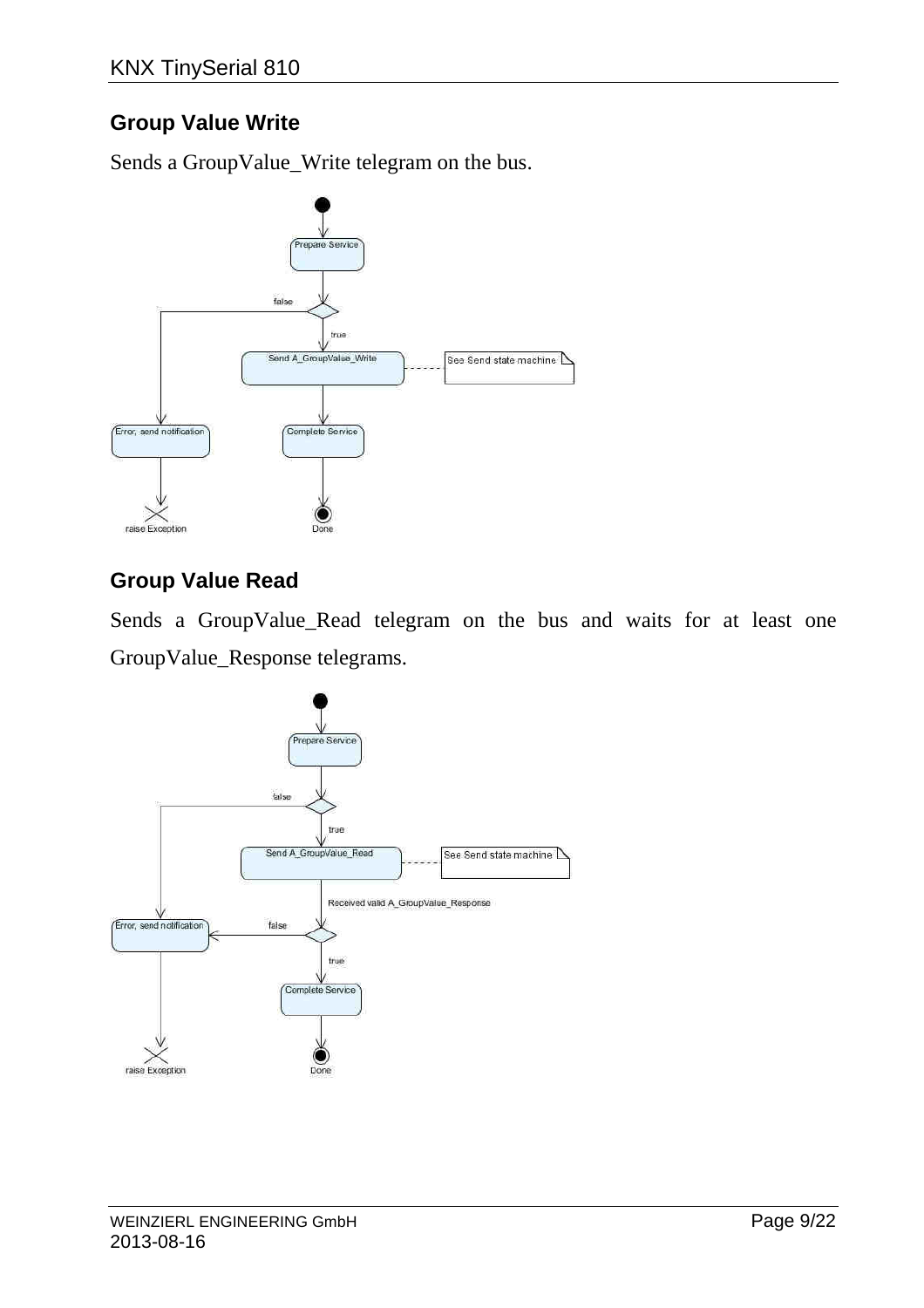## **Send State Machine**

The send state machine waits for a L\_DATA confirm (LazyConfirm is a kdrive SDK property and should be ignored for the purposes of TinySerial).



## **Sending to KNX bus**

In sending direction each octet to be sent on the bus is preceded by a control character U\_L\_Data with the corresponding index. The last octet is the checksum and is preceded by an U\_L\_DataEnd character with the right index. After the reception of the correct checksum the TinySerial starts to send the telegram on the bus as soon as the bus is free. During the send process each character on the bus is sent to the host. Repetitions will be sent automatically on the bus if required (Busy or NAK or no ACK).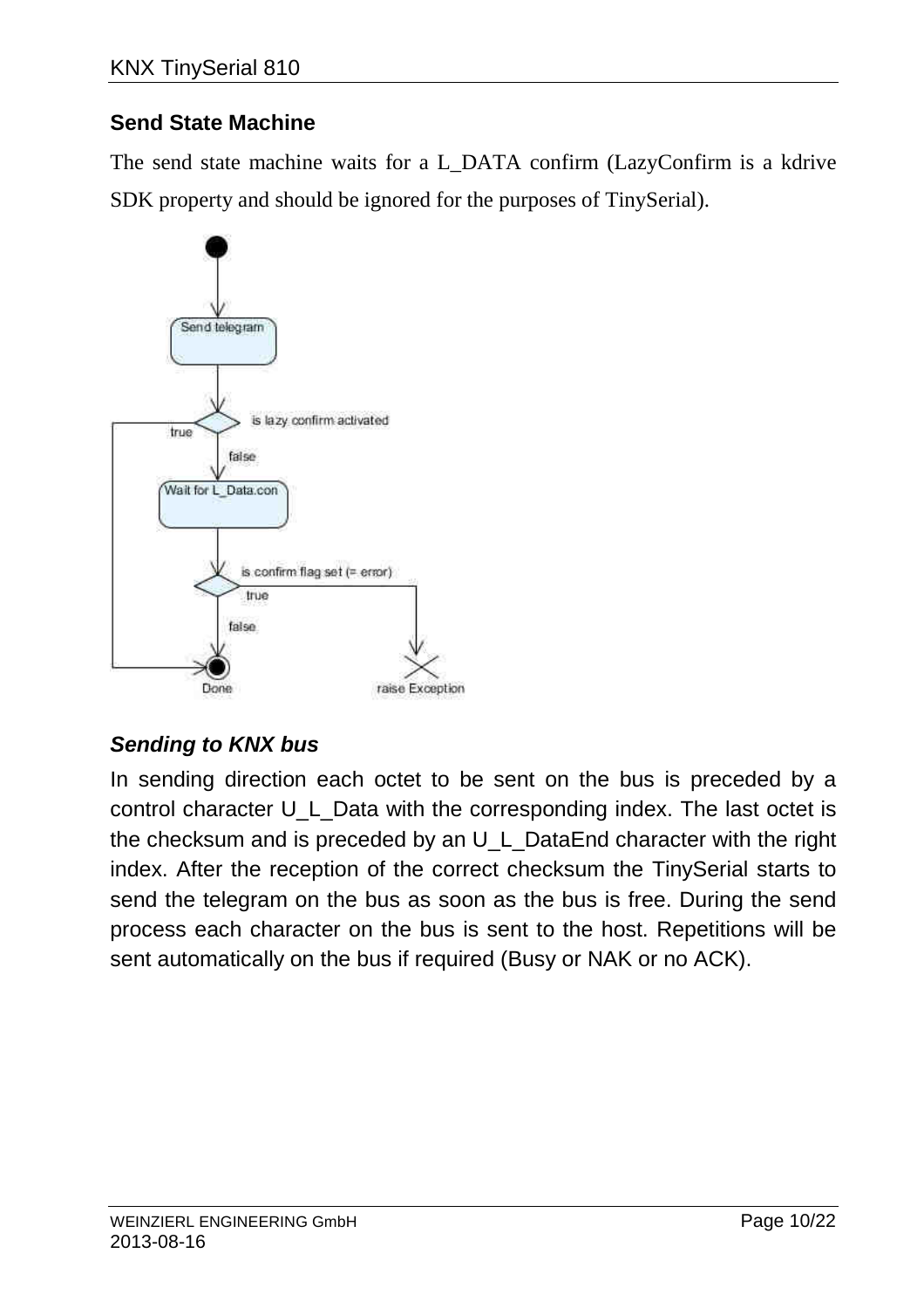

Channel 1: KNX bus signal (AC part)

Channel 2: Send signal (host to TinySerial)

Channel 3: Receive signal (TinySerial to host)

# **Example (Switch on a light)**

Host to TinySerial (in hex) 80 BC 81 11 82 01 83 12 84 34 85 E1 86 00 87 81 48 15 On Bus (in hex) BC 11 01 12 34 E1 00 81 15 Source address: 0x1101 (individual) Destination address: 0x1234 (group)

## **Receiving from KNX bus**

In receiving direction each octet received from the bus is transferred immediately to the host without additional control codes.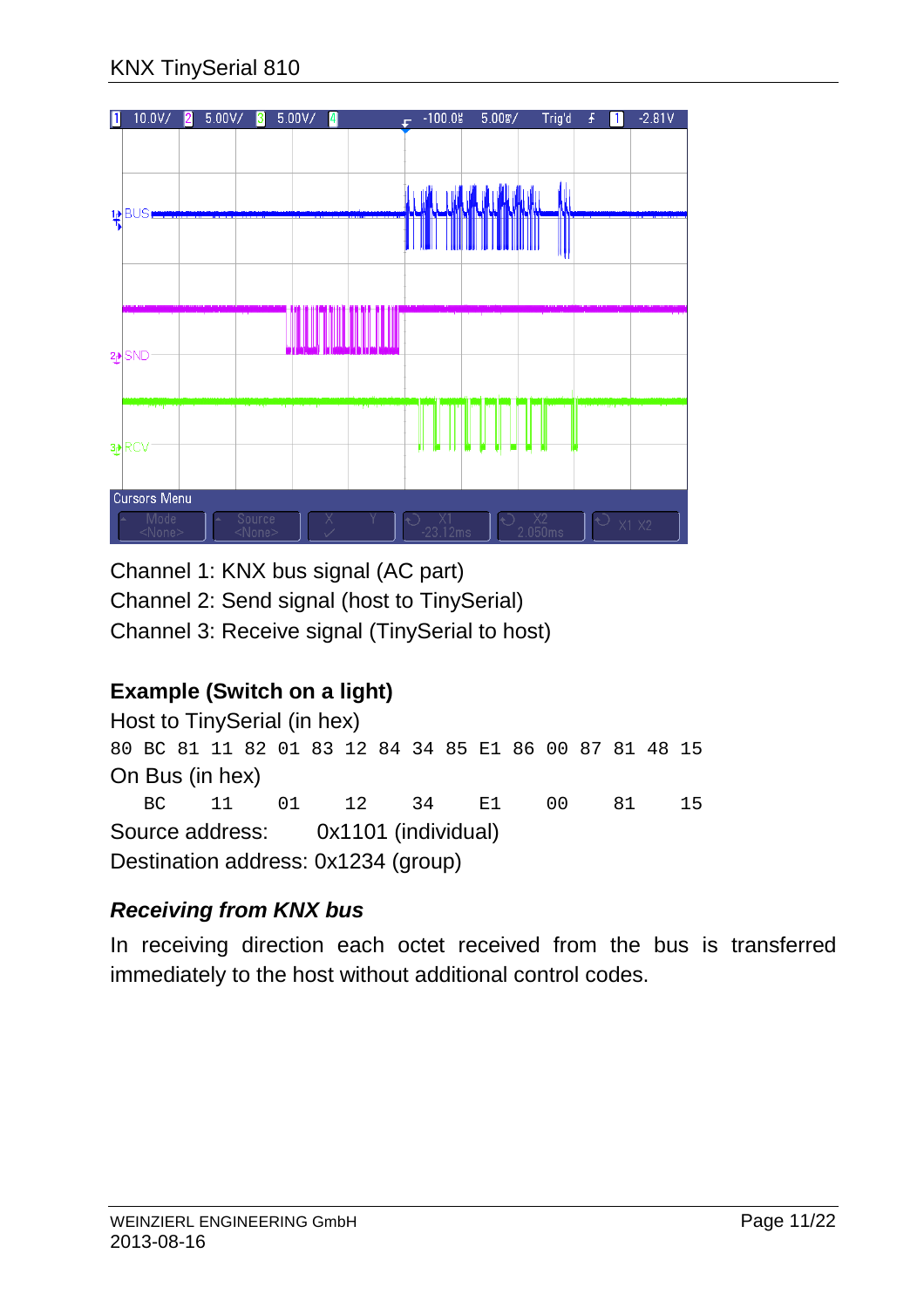

Channel 1: KNX bus signal (AC part)

Channel 2: Send signal (host to TinySerial)

Channel 3: Receive signal (TinySerial to host)

## **Coding of control characters**

The table below shows all the services that are exchanged between the communication partners.

The middle column of the table contains the Control Field.

| <b>Services from UART</b> |          |    | <b>Services To UART</b> |                      |  |
|---------------------------|----------|----|-------------------------|----------------------|--|
|                           |          | 00 |                         |                      |  |
|                           |          | 01 | U_Reset.request         |                      |  |
|                           |          | 02 | U_State.request         |                      |  |
| UART_Reset.ind            |          | 03 |                         |                      |  |
|                           |          | 04 |                         |                      |  |
|                           |          | 05 |                         |                      |  |
|                           |          | 06 |                         |                      |  |
| UART_State.ind            | no error | 07 |                         |                      |  |
|                           |          | 08 | U_Control.req           | repeater not present |  |
|                           |          | 09 | U_Control.req           | repeater present     |  |
|                           |          | 0A | U_Control.req           | is repeater          |  |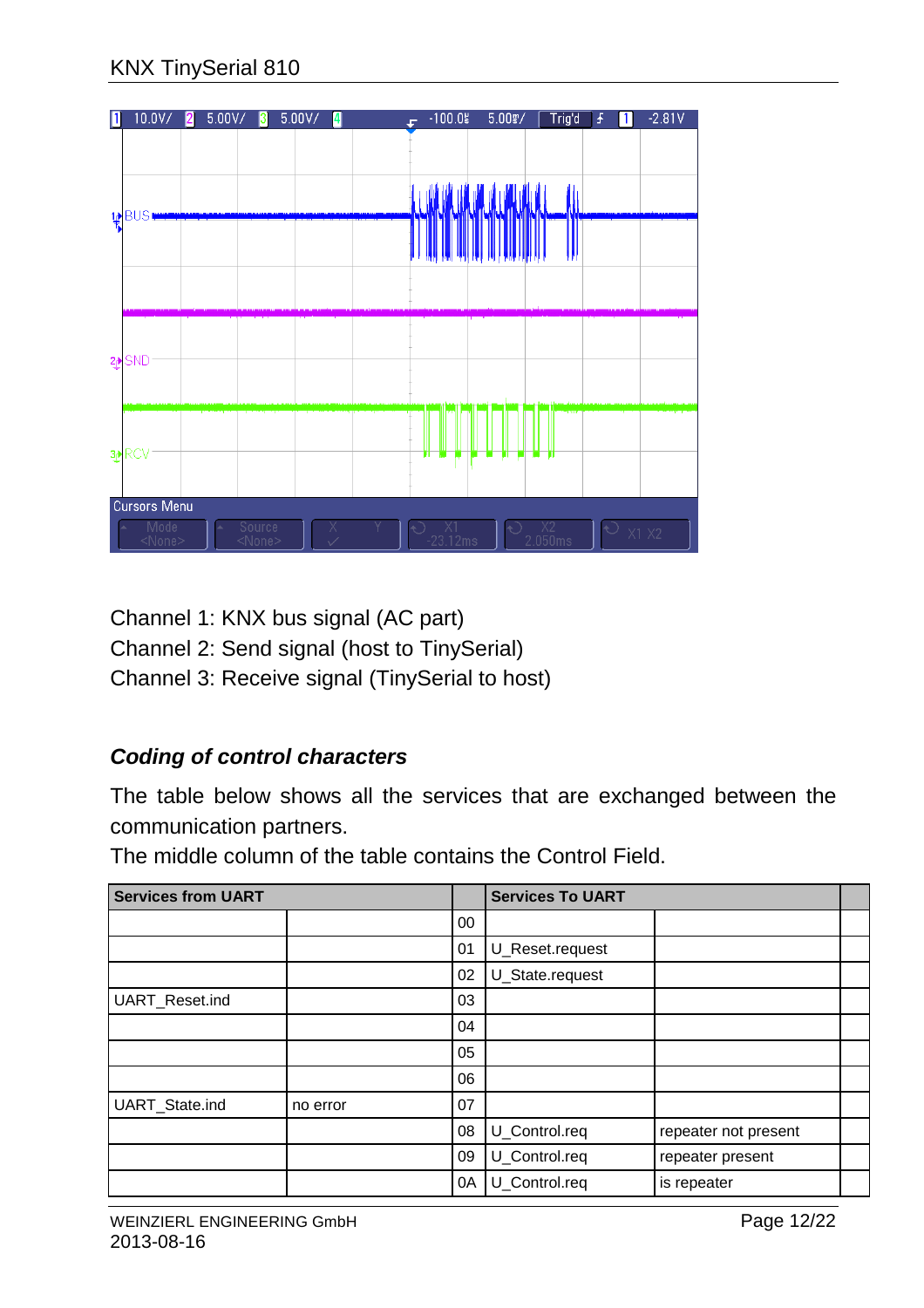| L_DATA.conf                                | negative confirm          | 0B             |                         |                        |  |
|--------------------------------------------|---------------------------|----------------|-------------------------|------------------------|--|
|                                            | <b>Busmonitor</b><br>mode |                |                         |                        |  |
| <b>NACK</b>                                | only                      | 0C             |                         |                        |  |
|                                            |                           | 0D             |                         |                        |  |
|                                            |                           | 0E             |                         |                        |  |
| UART_State.ind                             |                           | 0F             |                         |                        |  |
| <b>Services from UART</b>                  |                           |                | <b>Services To UART</b> |                        |  |
| L_LONG_DATA.request                        | system, repeated          | 10             | U_AckInformation        | not addressed          |  |
|                                            |                           | 11             | U AckInformation        | ack                    |  |
|                                            |                           | 12             | U_AckInformation        | invalid                |  |
|                                            |                           | 13             | U_AckInformation        | busy                   |  |
| L_LONG_DATA.request   high, repeated       |                           | 14             | U_AckInformation        | invalid                |  |
|                                            |                           | 15             | U_AckInformation        | n_ack                  |  |
|                                            |                           | 16             | U_AckInformation        | invalid                |  |
| UART_State.ind                             |                           | 17             | U_AckInformation        | invalid                |  |
| L_LONG_DATA.request alarm, repeated        |                           | 18             |                         |                        |  |
|                                            |                           | 19             |                         |                        |  |
| UART_Properties.ind                        | data                      | 1A             | U_ReadProperties.req    |                        |  |
|                                            |                           | 1B             |                         |                        |  |
| L_LONG_DATA.request   normal, repeated     |                           | 1 <sub>C</sub> |                         |                        |  |
|                                            |                           | 1D             |                         |                        |  |
|                                            |                           | 1E             | U_Write.req             | IndividualAddress Low  |  |
| UART_State.ind                             |                           | 1F             | U_Write.req             | IndividualAddress High |  |
|                                            |                           | 20             |                         |                        |  |
|                                            |                           | 21             |                         |                        |  |
|                                            |                           | 22             | U_Write.req             | SetProperties(xx)      |  |
|                                            |                           | 23             |                         |                        |  |
|                                            |                           | 24             |                         |                        |  |
|                                            |                           | 25             |                         |                        |  |
|                                            |                           | 26             |                         |                        |  |
| UART_State.ind                             |                           | 27             |                         |                        |  |
|                                            |                           | 28             |                         |                        |  |
|                                            |                           | 29             |                         |                        |  |
| Button Pressed.ind                         |                           | 2A             | LED_off.req             |                        |  |
|                                            |                           | 2B             | LED_on.req              |                        |  |
|                                            |                           | 2C             |                         |                        |  |
|                                            |                           | 2D             |                         |                        |  |
|                                            |                           | 2E             |                         |                        |  |
| UART_State.ind                             |                           | 2F             |                         |                        |  |
| L_LONG_DATA.request   system, not repeated |                           | 30             |                         |                        |  |
|                                            |                           | 31             |                         |                        |  |
|                                            |                           | 32             |                         |                        |  |
|                                            |                           |                |                         |                        |  |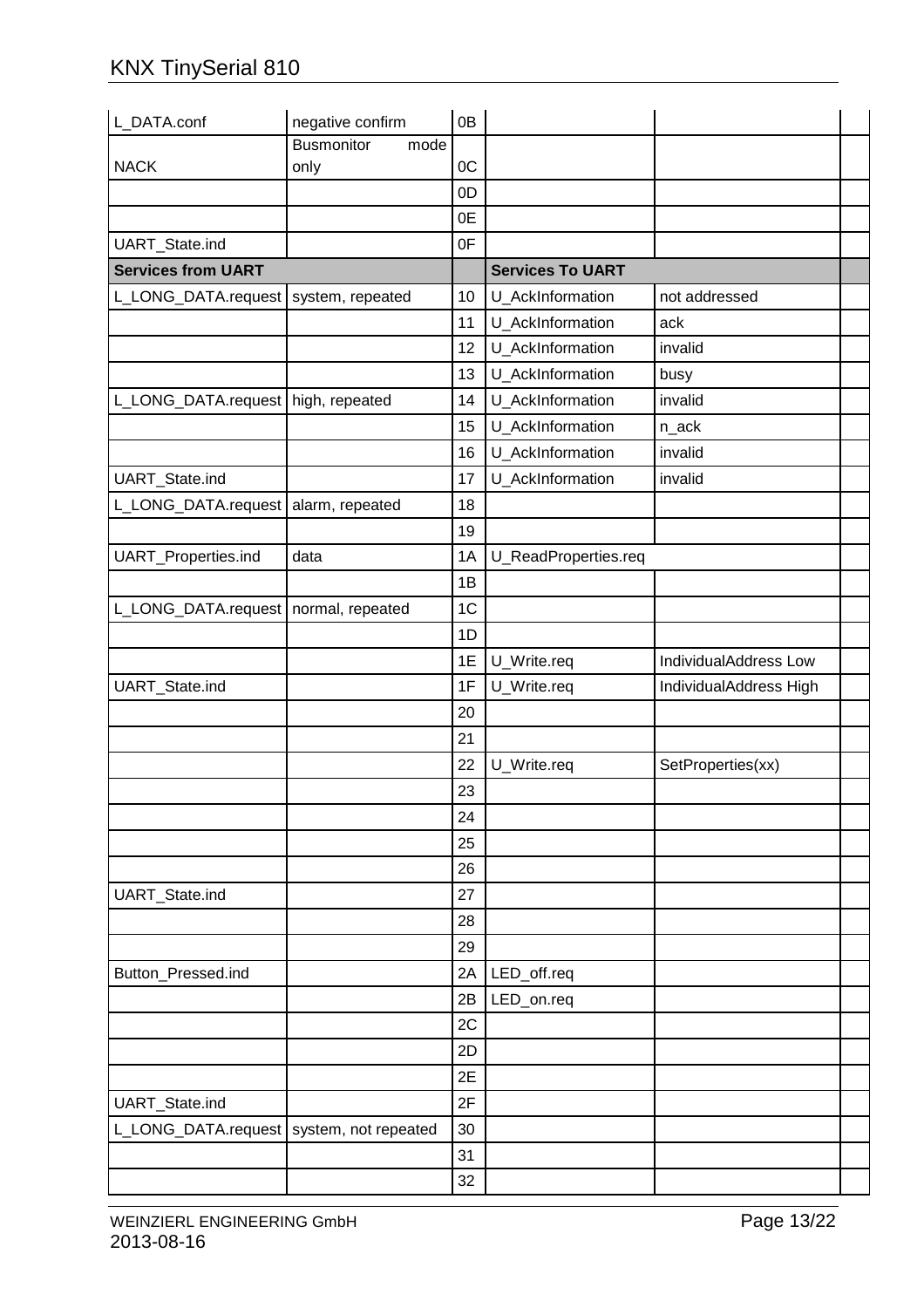|                                            | 33 |                         |       |                |
|--------------------------------------------|----|-------------------------|-------|----------------|
| L_LONG_DATA.request   high, not repeated   | 34 |                         |       |                |
|                                            | 35 |                         |       |                |
|                                            | 36 |                         |       |                |
| UART_State.ind                             | 37 |                         |       |                |
| L_LONG_DATA.request alarm, not repeated    | 38 |                         |       |                |
| <b>Services from UART</b>                  |    | <b>Services To UART</b> |       |                |
|                                            | 39 |                         |       |                |
|                                            | 3A |                         |       |                |
|                                            | 3B |                         |       |                |
| L_LONG_DATA.request   normal, not repeated | 3C |                         |       |                |
|                                            | 3D |                         |       |                |
|                                            | 3E |                         |       |                |
| UART_State.ind                             | 3F |                         |       |                |
|                                            | 40 |                         |       |                |
|                                            | 41 |                         |       |                |
|                                            | 42 |                         |       |                |
|                                            | 43 |                         |       |                |
|                                            | 44 |                         |       |                |
|                                            | 45 |                         |       |                |
|                                            | 46 |                         |       |                |
| UART_State.ind                             | 47 | U_L_DataEnd             | index | $\overline{7}$ |
|                                            | 48 | U_L_DataEnd             | index | 8              |
|                                            | 49 | U_L_DataEnd             | index | 9              |
|                                            | 4A | U_L_DataEnd             | index | 10             |
|                                            | 4B | U_L_DataEnd             | index | 11             |
|                                            | 4C | U_L_DataEnd             | index | 12             |
|                                            | 4D | U_L_DataEnd             | index | 13             |
|                                            | 4E | U_L_DataEnd             | index | 14             |
| UART_State.ind                             | 4F | U_L_DataEnd             | index | 15             |
|                                            | 50 | U L DataEnd             | index | 16             |
|                                            | 51 | U_L_DataEnd             | index | 17             |
|                                            | 52 | U_L_DataEnd             | index | 18             |
|                                            | 53 | U_L_DataEnd             | index | 19             |
|                                            | 54 | U_L_DataEnd             | index | 20             |
|                                            | 55 | U_L_DataEnd             | index | 21             |
|                                            | 56 | U_L_DataEnd             | index | 22             |
| UART_State.ind                             | 57 | U_L_DataEnd             | index | 23             |
|                                            | 58 | U_L_DataEnd             | index | 24             |
|                                            | 59 | U_L_DataEnd             | index | 25             |
|                                            | 5A | U_L_DataEnd             | index | 26             |
|                                            | 5B | U_L_DataEnd             | index | 27             |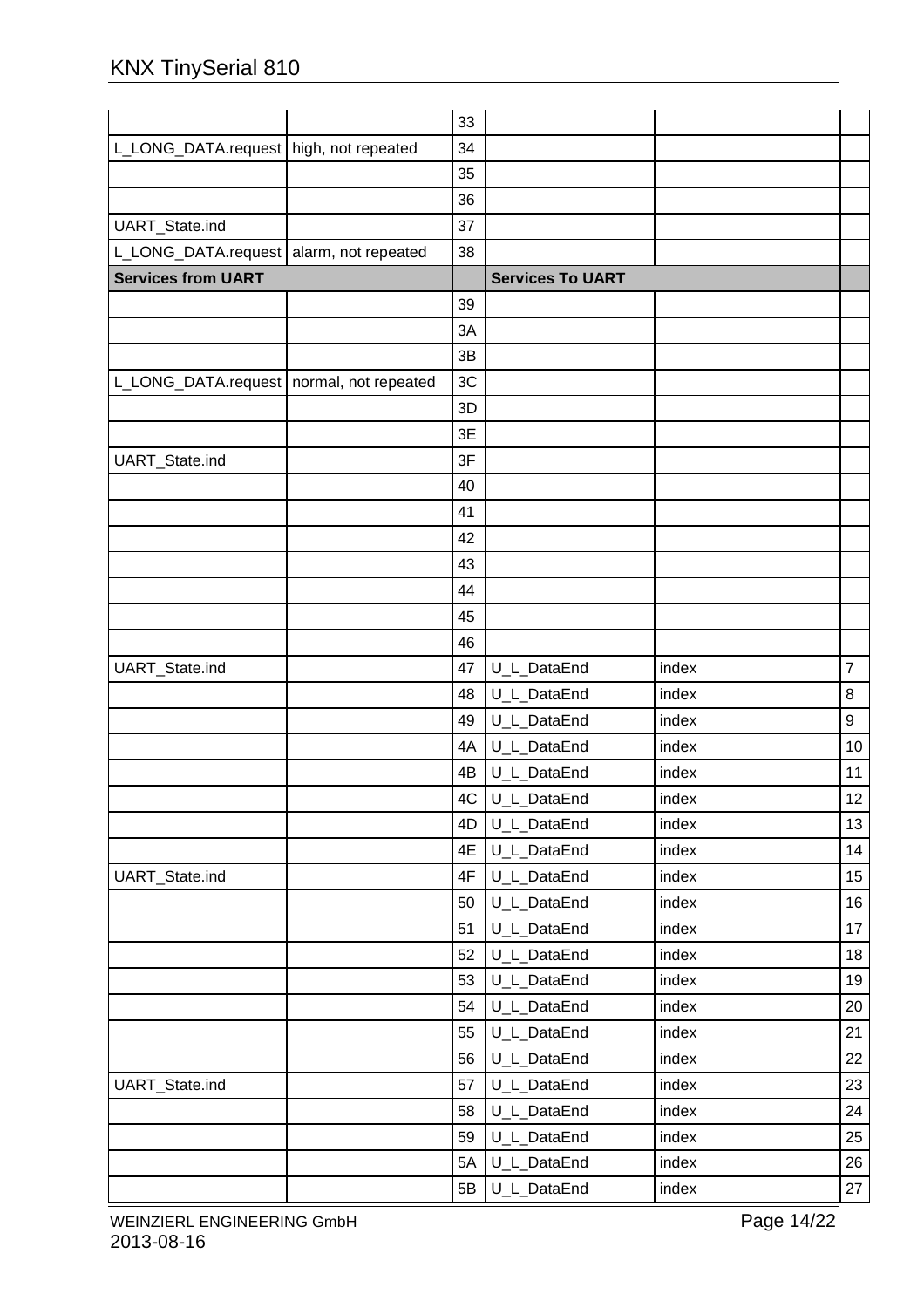|                           |    | 5C U_L_DataEnd          | index | 28             |
|---------------------------|----|-------------------------|-------|----------------|
|                           | 5D | U_L_DataEnd             | index | 29             |
|                           | 5E | U_L_DataEnd             | index | 30             |
| UART_State.ind            | 5F | U_L_DataEnd             | index | 31             |
|                           | 60 | U_L_DataEnd             | index | 32             |
|                           | 61 | U_L_DataEnd             | index | 33             |
| <b>Services from UART</b> |    | <b>Services To UART</b> |       |                |
|                           | 62 | U_L_DataEnd             | index | 34             |
|                           | 63 | U L DataEnd             | index | 35             |
|                           | 64 | U_L_DataEnd             | index | 36             |
|                           | 65 | U_L_DataEnd             | index | 37             |
|                           | 66 | U_L_DataEnd             | index | 38             |
| UART_State.ind            | 67 | U L DataEnd             | index | 39             |
|                           | 68 | U_L_DataEnd             | index | 40             |
|                           | 69 | U_L_DataEnd             | index | 41             |
|                           | 6A | U_L_DataEnd             | index | 42             |
|                           | 6B | U_L_DataEnd             | index | 43             |
|                           | 6C | U_L_DataEnd             | index | 44             |
|                           | 6D | U_L_DataEnd             | index | 45             |
|                           | 6E | U_L_DataEnd             | index | 46             |
| UART_State.ind            | 6F | U_L_DataEnd             | index | 47             |
|                           | 70 | U_L_DataEnd             | index | 48             |
|                           | 71 | U_L_DataEnd             | index | 49             |
|                           | 72 | U_L_DataEnd             | index | 50             |
|                           | 73 | U_L_DataEnd             | index | 51             |
|                           | 74 | U_L_DataEnd             | index | 52             |
|                           | 75 | U_L_DataEnd             | index | 53             |
|                           | 76 | U_L_DataEnd             | index | 54             |
| UART_State.ind            | 77 | U L DataEnd             | index | 55             |
|                           | 78 | U_L_DataEnd             | index | 56             |
|                           | 79 | U L_DataEnd             | index | 57             |
|                           | 7A | U L DataEnd             | index | 58             |
|                           | 7B | U_L_DataEnd             | index | 59             |
|                           | 7C | U_L_DataEnd             | index | 60             |
|                           | 7D | U_L_DataEnd             | index | 61             |
|                           | 7E | U_L_DataEnd             | index | 62             |
| UART_State.ind            | 7F | U_L_DataEnd             | index | 63             |
|                           | 80 | U_L_Data                | index | 0              |
|                           | 81 | U_L_Data                | index | $\mathbf{1}$   |
|                           | 82 | U_L_Data                | index | $\overline{2}$ |
|                           | 83 | U_L_Data                | index | 3              |
|                           | 84 | U_L_Data                | index | $\overline{4}$ |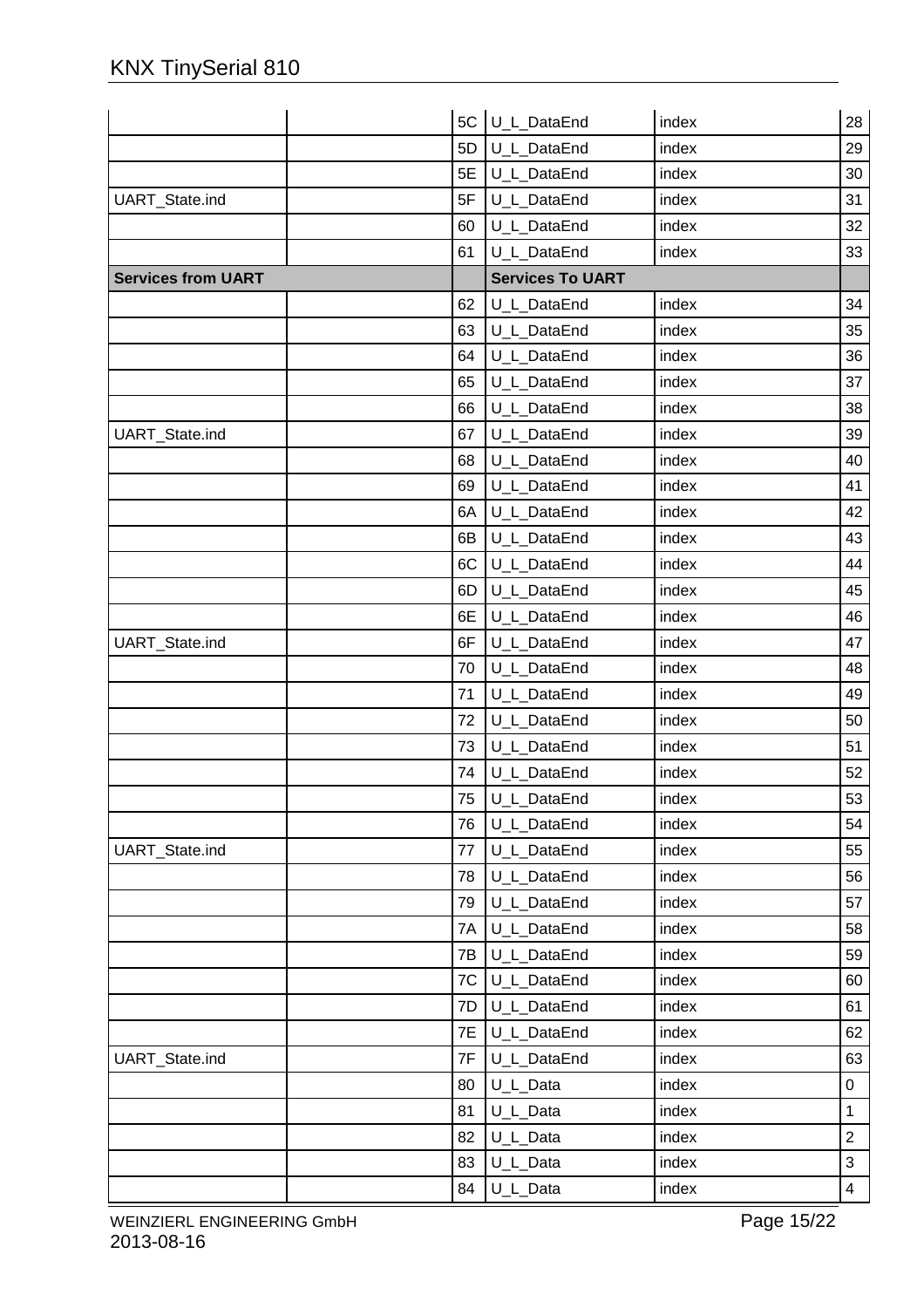|                           |                  | 85             | U_L_Data                | index | 5              |
|---------------------------|------------------|----------------|-------------------------|-------|----------------|
|                           |                  | 86             | U_L_Data                | index | 6              |
| UART_State.ind            |                  | 87             | U_L_Data                | index | $\overline{7}$ |
|                           |                  | 88             | U_L_Data                | index | 8              |
|                           |                  | 89             | U_L_Data                | index | 9              |
|                           |                  | 8A             | U_L_Data                | index | 10             |
| <b>Services from UART</b> |                  |                | <b>Services To UART</b> |       |                |
| L_DATA.conf               | positiv confirm  | 8B             | U_L_Data                | index | 11             |
|                           |                  | 8C             | U_L_Data                | index | 12             |
|                           |                  | 8D             | U_L_Data                | index | 13             |
|                           |                  | 8E             | U_L_Data                | index | 14             |
| UART_State.ind            |                  | 8F             | U_L_Data                | index | 15             |
| L_DATA.request            | system, repeated | 90             | U L Data                | index | 16             |
|                           |                  | 91             | U_L_Data                | index | 17             |
|                           |                  | 92             | U_L_Data                | index | 18             |
|                           |                  | 93             | U_L_Data                | index | 19             |
| L_DATA.request            | high, repeated   | 94             | U_L_Data                | index | 20             |
|                           |                  | 95             | U_L_Data                | index | 21             |
|                           |                  | 96             | U_L_Data                | index | 22             |
| UART_State.ind            |                  | 97             | U_L_Data                | index | 23             |
| L_DATA.request            | alarm, repeated  | 98             | U_L_Data                | index | 24             |
|                           |                  | 99             | U_L_Data                | index | 25             |
|                           |                  | <b>9A</b>      | U_L_Data                | index | 26             |
|                           |                  | 9B             | U_L_Data                | index | 27             |
| L_DATA.request            | normal, repeated | 9C             | U_L_Data                | index | 28             |
|                           |                  | 9D             | U_L_Data                | index | 29             |
|                           |                  | 9E             | U_L_Data                | index | 30             |
| <b>UART</b> State.ind     |                  | 9F             | U_L_Data                | index | 31             |
|                           |                  | A <sub>0</sub> | U_L_Data                | index | 32             |
|                           |                  | A1             | U_L_Data                | index | 33             |
|                           |                  | A2             | U_L_Data                | index | 34             |
|                           |                  | A3             | U_L_Data                | index | 35             |
|                           |                  | A4             | U_L_Data                | index | 36             |
|                           |                  | A <sub>5</sub> | U_L_Data                | index | 37             |
|                           |                  | A6             | U_L_Data                | index | 38             |
| UART_State.ind            |                  | A7             | U_L_Data                | index | 39             |
|                           |                  | A8             | U_L_Data                | index | 40             |
|                           |                  | A9             | U_L_Data                | index | 41             |
|                           |                  | AA             | U_L_Data                | index | 42             |
|                           |                  | AB             | U_L_Data                | index | 43             |
|                           |                  |                | AC U_L_Data             | index | 44             |
|                           |                  |                | AD U_L_Data             | index | 45             |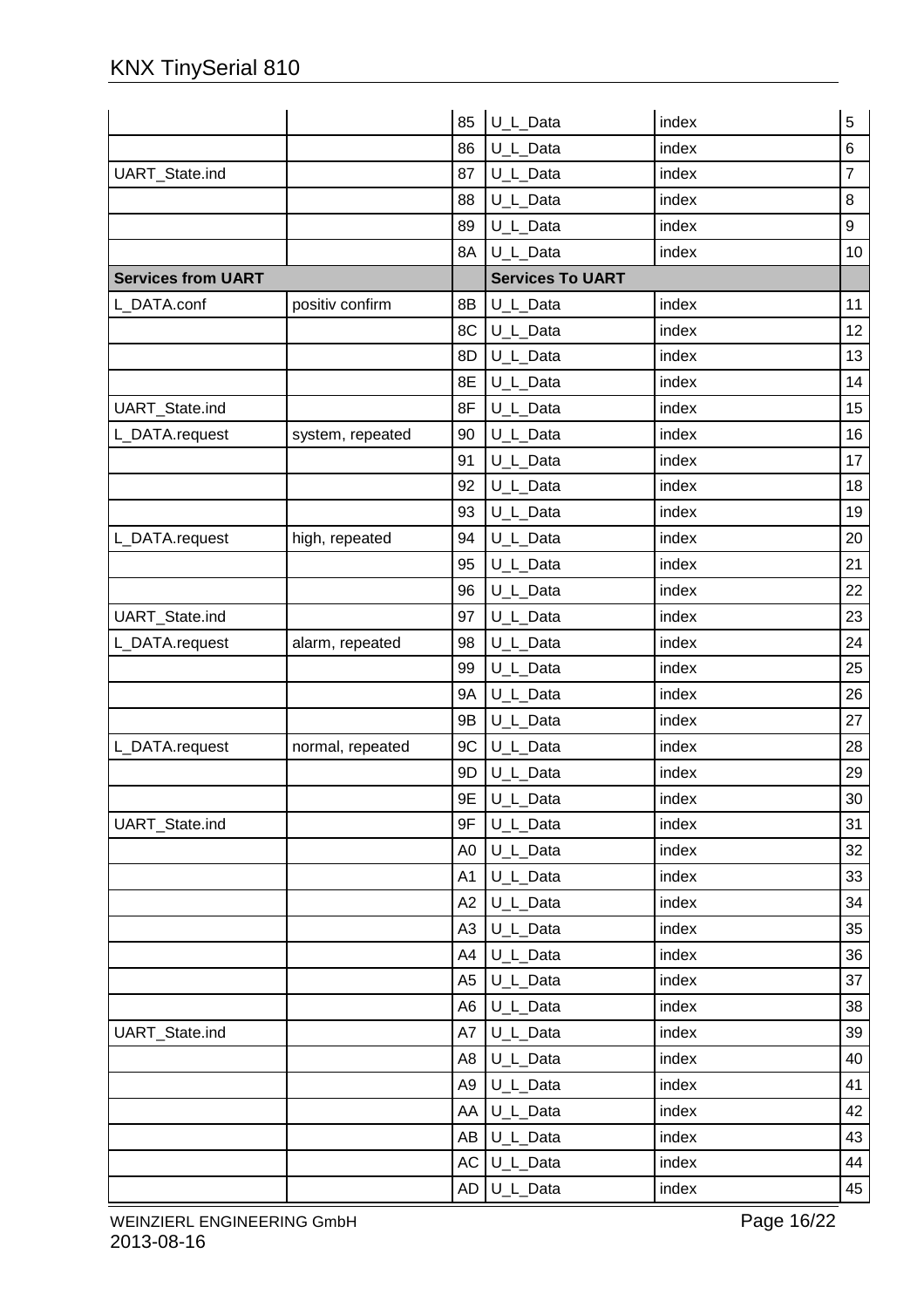|                           |                           |                | AE U_L_Data             | index | 46 |
|---------------------------|---------------------------|----------------|-------------------------|-------|----|
| UART_State.ind            |                           | AF             | U_L_Data                | index | 47 |
| L_DATA.request            | system, not repeated      | B <sub>0</sub> | U_L_Data                | index | 48 |
|                           |                           | <b>B1</b>      | U_L_Data                | index | 49 |
|                           |                           | <b>B2</b>      | U_L_Data                | index | 50 |
|                           |                           | B <sub>3</sub> | U_L_Data                | index | 51 |
| <b>Services from UART</b> |                           |                | <b>Services To UART</b> |       |    |
| L_DATA.request            | high, not repeated        | <b>B4</b>      | U_L_Data                | index | 52 |
|                           |                           | B <sub>5</sub> | U_L_Data                | index | 53 |
|                           |                           | B <sub>6</sub> | U_L_Data                | index | 54 |
| UART_State.ind            |                           | <b>B7</b>      | U_L_Data                | index | 55 |
| L_DATA.request            | alarm, not repeated       | B <sub>8</sub> | U_L_Data                | index | 56 |
|                           |                           | B <sub>9</sub> | U_L_Data                | index | 57 |
|                           |                           | BA             | U_L_Data                | index | 58 |
|                           |                           | BB             | U_L_Data                | index | 59 |
| L_DATA.request            | normal, not repeated      | BC             | U_L_Data                | index | 60 |
|                           |                           | <b>BD</b>      | U_L_Data                | index | 61 |
|                           |                           | <b>BE</b>      | U_L_Data                | index | 62 |
| UART_State.ind            |                           | <b>BF</b>      |                         |       |    |
|                           | <b>Busmonitor</b><br>mode |                |                         |       |    |
| <b>BUSY</b>               | only                      | CO             |                         |       |    |
|                           |                           | C <sub>1</sub> |                         |       |    |
|                           |                           | C <sub>2</sub> |                         |       |    |
|                           |                           | C <sub>3</sub> |                         |       |    |
|                           |                           | C <sub>4</sub> |                         |       |    |
|                           |                           | C <sub>5</sub> |                         |       |    |
|                           |                           | C <sub>6</sub> |                         |       |    |
| UART_State.ind            |                           | C7             |                         |       |    |
|                           |                           | C <sub>8</sub> |                         |       |    |
|                           |                           | C <sub>9</sub> |                         |       |    |
|                           |                           | CA             |                         |       |    |
|                           |                           | CB             |                         |       |    |
|                           | Busmonitor<br>mode        |                |                         |       |    |
| <b>ACK</b>                | only                      | CC             |                         |       |    |
|                           |                           | CD             |                         |       |    |
|                           |                           | CE             |                         |       |    |
| UART_State.ind            |                           | CF             |                         |       |    |
|                           |                           | D <sub>0</sub> |                         |       |    |
|                           |                           | D <sub>1</sub> |                         |       |    |
|                           |                           | D <sub>2</sub> |                         |       |    |
|                           |                           | D <sub>3</sub> |                         |       |    |
|                           |                           | D4             |                         |       |    |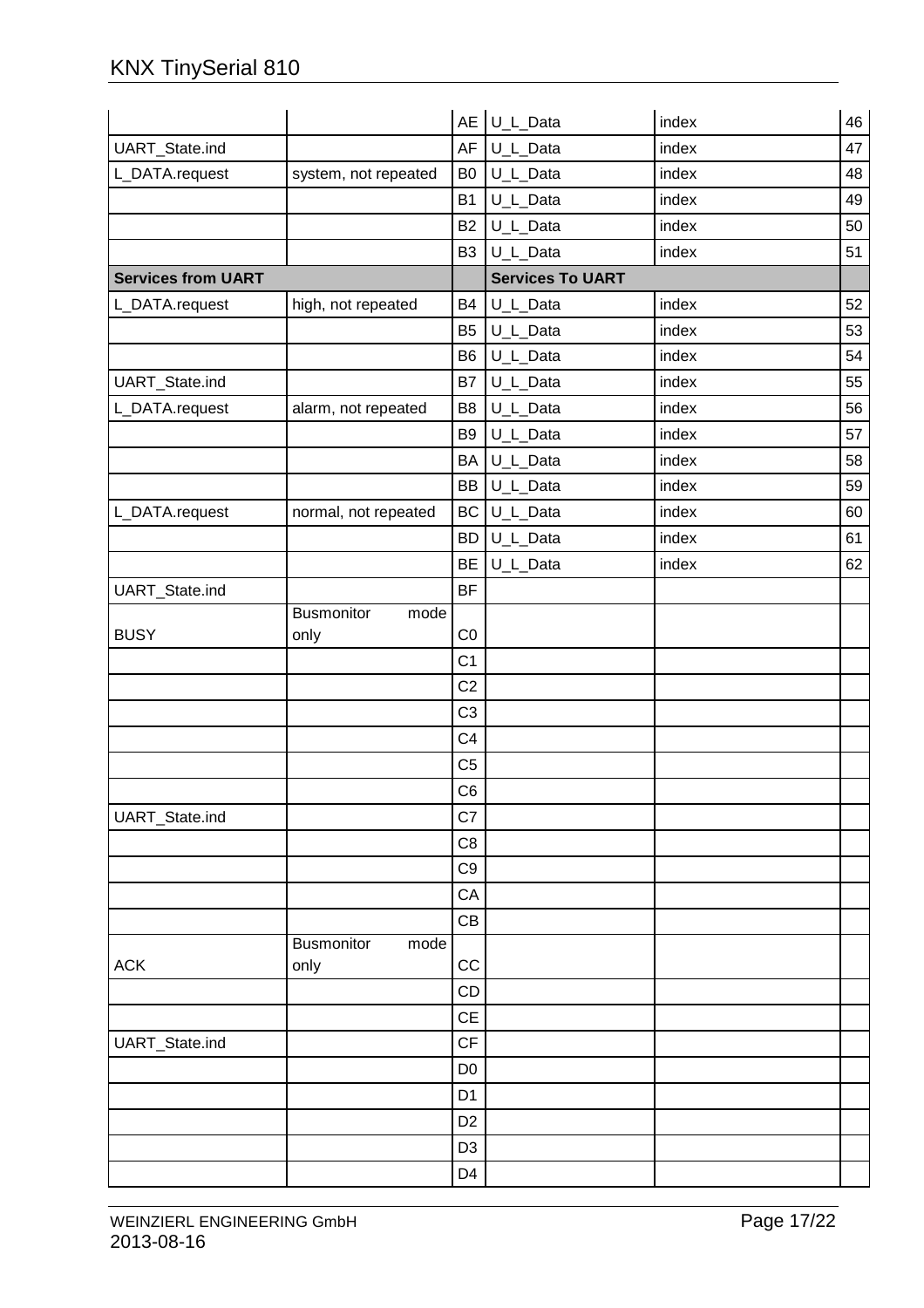|                           |                | D <sub>5</sub> |                         |  |
|---------------------------|----------------|----------------|-------------------------|--|
|                           |                | D <sub>6</sub> |                         |  |
| UART_State.ind            |                | D7             |                         |  |
|                           |                | D <sub>8</sub> |                         |  |
|                           |                | D <sub>9</sub> |                         |  |
|                           |                | DA             |                         |  |
|                           |                | DB             |                         |  |
|                           |                | DC             |                         |  |
| <b>Services from UART</b> |                |                | <b>Services To UART</b> |  |
|                           |                | <b>DD</b>      |                         |  |
|                           |                | DE             |                         |  |
| UART_State.ind            | SC, RE, PE, TW | DF             |                         |  |
|                           |                | E <sub>0</sub> |                         |  |
|                           |                | E1             |                         |  |
|                           |                | E <sub>2</sub> |                         |  |
|                           |                | E <sub>3</sub> |                         |  |
|                           |                | E4             |                         |  |
|                           |                | E <sub>5</sub> |                         |  |
|                           |                | E <sub>6</sub> |                         |  |
| UART_State.ind            | SC, RE, TE     | E7             |                         |  |
|                           |                | E <sub>8</sub> |                         |  |
|                           |                | E9             |                         |  |
|                           |                | EA             |                         |  |
|                           |                | EB             |                         |  |
|                           |                | EC             |                         |  |
|                           |                | ED             |                         |  |
|                           |                | EE             |                         |  |
| UART_State.ind            | SC, RE, TE, TW | EF             |                         |  |
| L_POLL_DATA.req           | system         | ${\sf F0}$     |                         |  |
|                           |                | F1             |                         |  |
|                           |                | F <sub>2</sub> |                         |  |
|                           |                | F <sub>3</sub> |                         |  |
|                           |                | ${\sf F4}$     |                         |  |
|                           |                | F <sub>5</sub> |                         |  |
|                           |                | F <sub>6</sub> |                         |  |
| UART_State.ind            | SC, RE, TE, PE | F7             |                         |  |
|                           |                | F <sub>8</sub> |                         |  |
|                           |                | F9             |                         |  |
|                           |                | FA             |                         |  |
|                           |                | FB             |                         |  |
|                           |                | ${\sf FC}$     |                         |  |
|                           |                | <b>FD</b>      |                         |  |
|                           |                |                |                         |  |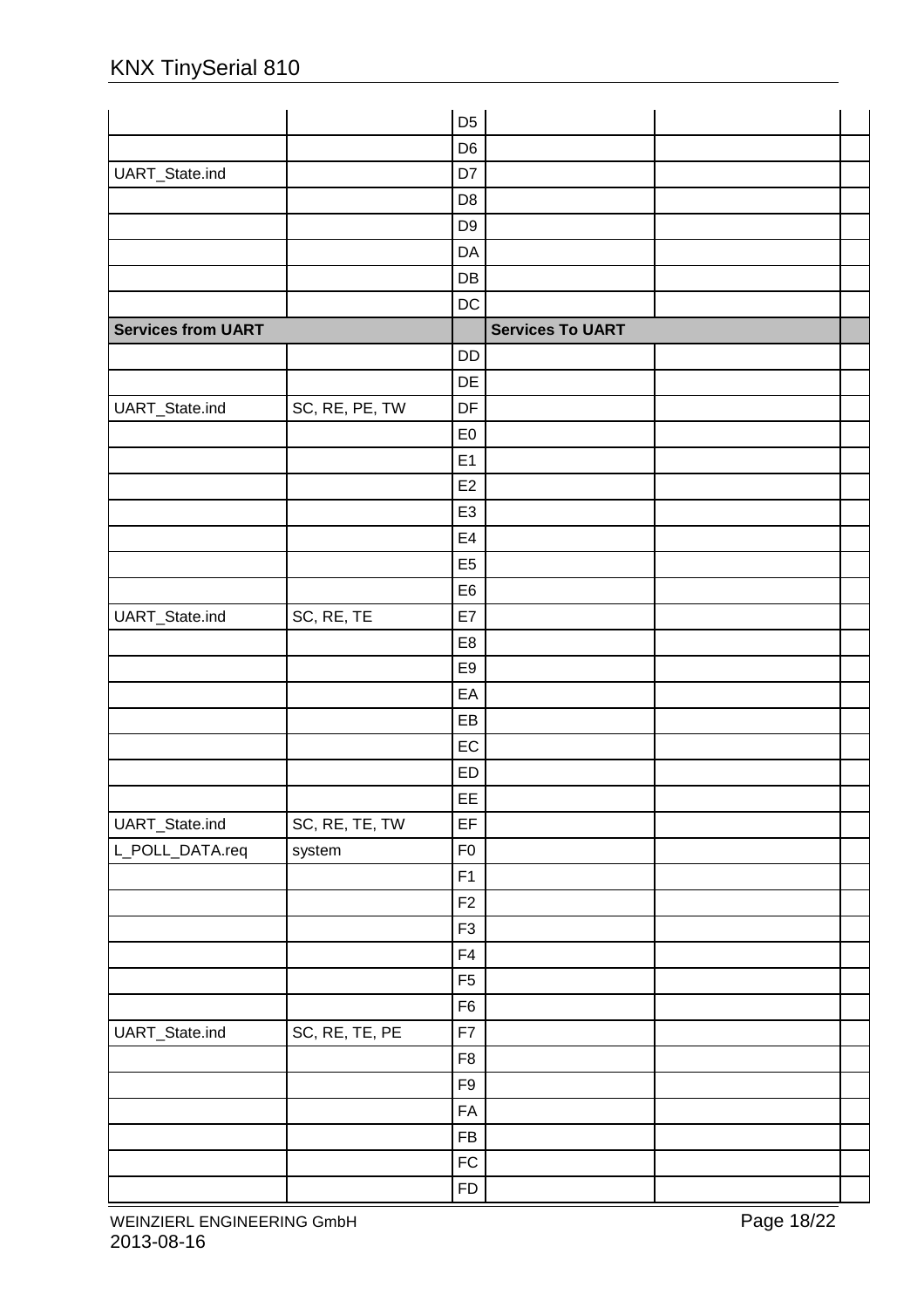|                   |                                               | ᄄ<br>-    |  |  |
|-------------------|-----------------------------------------------|-----------|--|--|
| UART<br>State.ind | TW<br>РF<br>n r<br>r.<br>-<br>KE,<br>ov.<br>. | EE<br>. . |  |  |

## **5. Software support**

To use the KNX TinySerial Interface together with an operating system like Linux or Windows we recommend the kdriveExpress SDK. It is a crossplatform implementation to access the KNX system via different hardware interfaces.

See www.weinzierl.de for more information.

#### **kdrive TinySerial Implementation**

The kdrive TinySerial class is a C++ implementation of the TP-UART protocol described above. It communicates with the TinySerial module and offers an application interface via Common EMI (External Messaging Interface). The following outlines the operation and design of the TinySerialPort class.

#### **Open**

The following functions are performed on open:

- Open the Serial Port (19200, 8E1, No flow control)
- Reset the controller (5s timeout) see **Reset**.
- If reset is successful, sets the controller properties. See **Set Properties**.
- If reset is not successful, throws an Exception (open failed).
- Starts the receive thread.

#### **Reset**

To reset the TinySerial module we send U\_Reset.request and wait for the reset indication U\_Reset.ind. If we send the reset request and receive anything other than the reset indication we immediately resend the reset request again. That is, if there is traffic on the bus we continue to hit the TinySerial module with a reset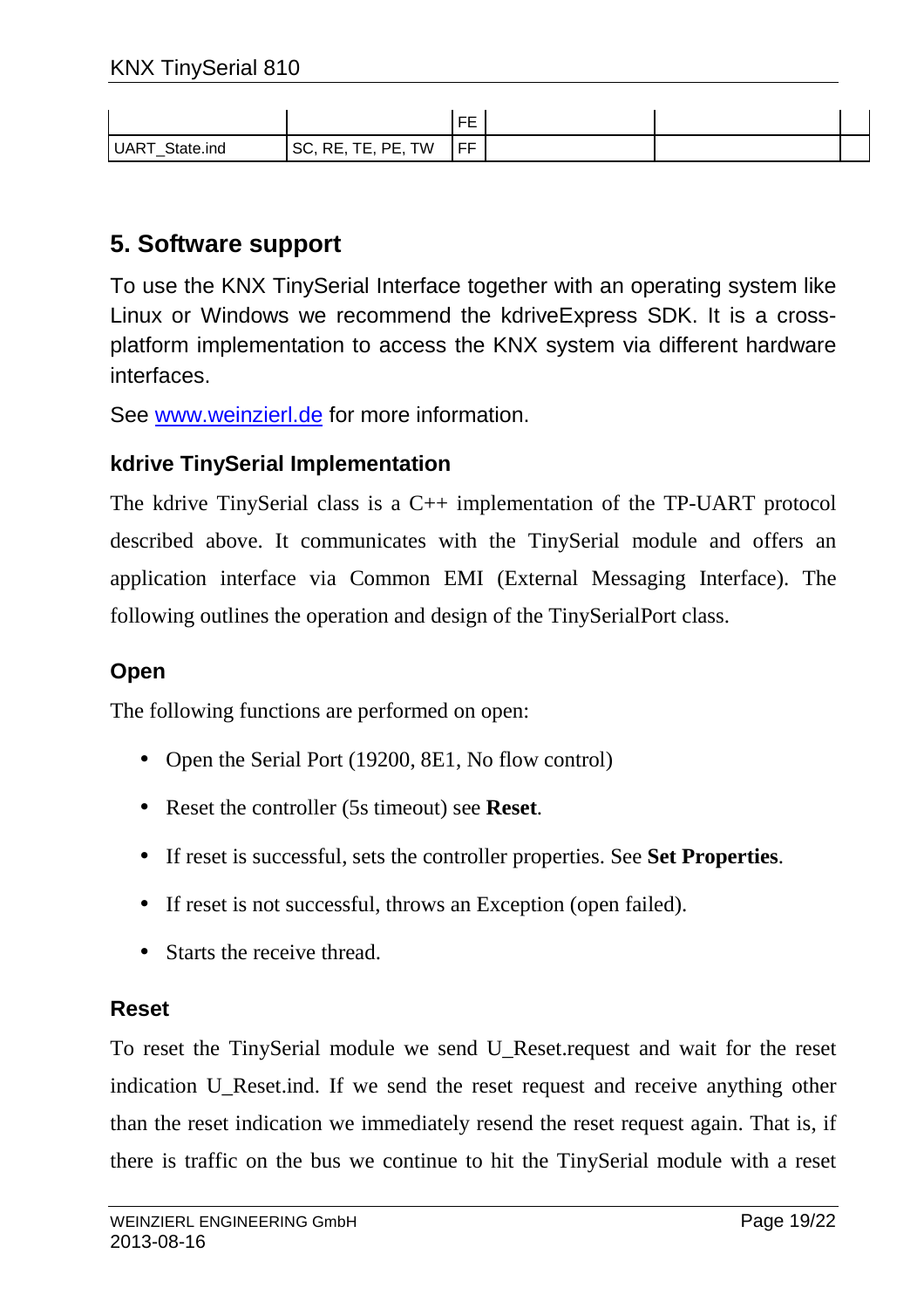request until we directly receive a reset indication. In this way we can be somewhat certain that the response is a valid response. If we accept other bytes before we find the response we can't be certain that it is a response or part of a telegram sequence.

## **Set Properties**

In set properties we simply write the individual address. To do this, we first disable non-selective IACK, then write the individual address, then enable non-selective IACK.

- Send U\_Write.req 0x22 plus data 0x00 (disable IACK)
- Send U\_Write.req 0x1F plus high byte of individual address
- Send U\_Write.req 0x1E plus low byte of individual address
- Send U\_Write.req 0x22 plus data 0x01 (enable IACK)

## **Rx Thread**

The receive thread waits for telegram frames from the TinySerial module. See **Wait Telegram**. Once a valid KNX telegram is received it is added to a receive queue (where it is then routed to a packet notification mechanism). The rx thread also implements a receive timeout. If the timeout elapses it sends a connection state request to get the state of the bus, see **Get Connection State**.

### **Get Connection State**

To determine the connection state, that is, whether the TP\_UART is connected to the KNX bus, we send the U\_State.request. If the response is not zero we set the connection state to connected, otherwise disconnected.

### **Wait Telegram**

Wait telegram waits for a single character from the TinySerial module. If it does not receive a character within the timeout period (500ms) it simply returns. Once it receives a byte it checks to see if it is one of the following: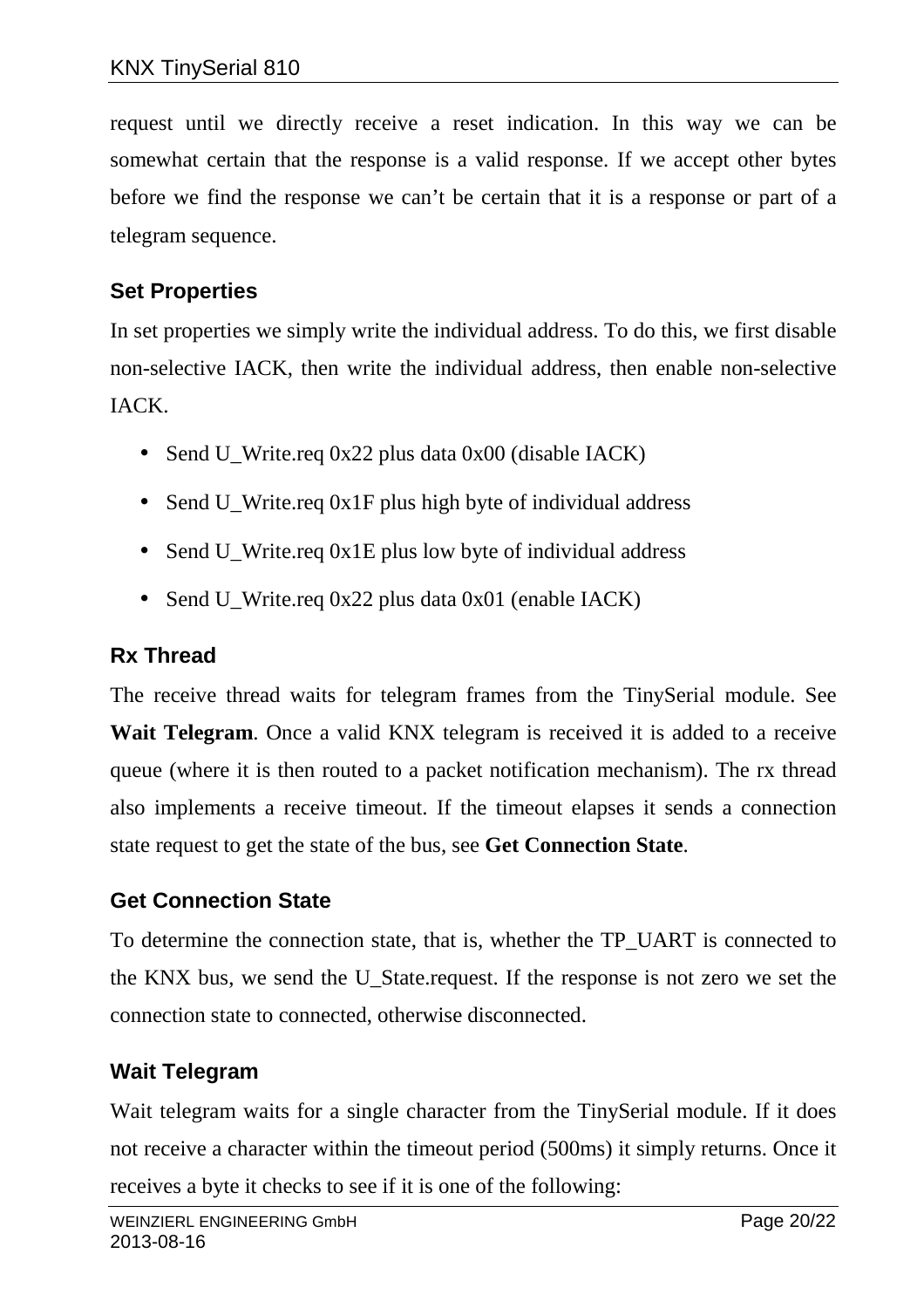- Reset Indication UART\_Reset.ind : set controller properties, see **Set Properties**
- Long Data L\_LONG\_DATA.request There are System, Alarm, High and Normal priorities and repeated or not-repeated which means there are 8 different long data bytes that we have to check. We differentiate between repeated and not-repeated. If it is repeated we receive it but discard it. We still receive it to ensure that our framing (state machine) is correct, that is, once we have received the repeated frame we know that we expect that start of the next frame. To receive a long data frame we use the following algorithm: receive 7 bytes. These are: extended control frame (1 byte), src address (2 bytes), dest (2 bytes) length (1 byte) and apci (1 byte). From these bytes we can determine the expected length of the remainder of the frame by reading the length. We the read length bytes. Once we have these bytes we the read the single checksum byte, build the complete frame, see **Build Frame**, and calculate the checksum, see **Calculate Checksum**. If any of the above steps fail, we disregard the frame and return.
- Data L\_DATA.request. Like the long data, there are 8 different types with 4 priorities and repeated/not-repeated combinations. The procedure is the same however the initial encoding format that we expect is as follows:  $\frac{1}{10}$ src address (2 bytes), dest (2 bytes) address type/length (1 byte) and apci (1 byte). Once we receive the 6 bytes we can determine the length of the remaining data. This is determined from the address type / length byte (the lower 4 bits), i.e. addressTypeLength  $& 0x0F$ . We follow the same procedure as the long frames, receive data (i.e. calculated length), receive checksum byte, build the complete frame see **Build Frame**, and calculate checksum, see **Calculate Checksum**.
- Confirm L\_DATA.conf. Indicates we have received a positive confirm from the transmission of a previous telegram. When we send a telegram we wait